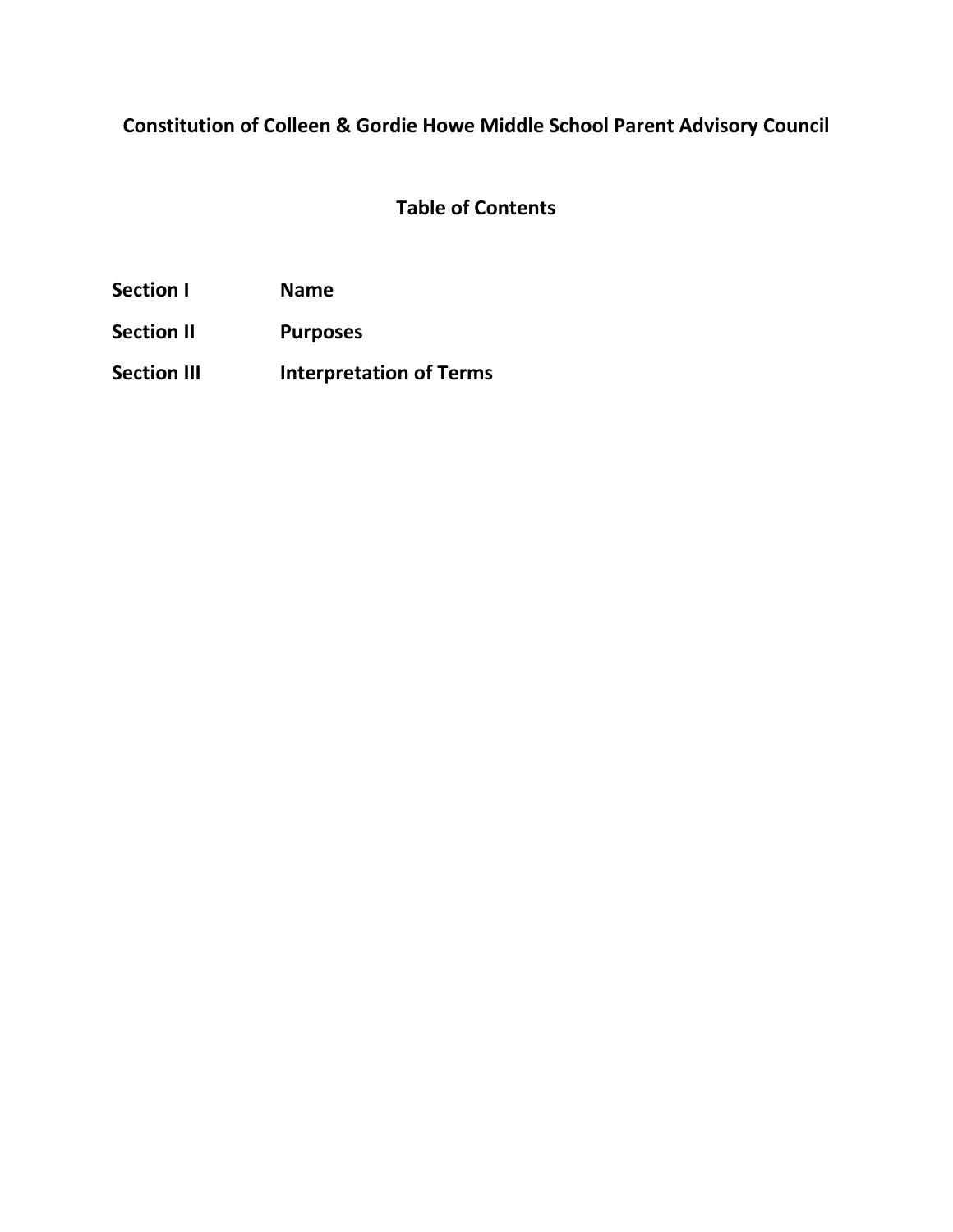### **Constitution**

### **Section I – NAME**

The name of this Council is Colleen & Gordie Howe Middle School Parent Advisory Council.

The Council will operate as a non-profit organization with no personal financial benefit accruing to members.

The business of the Council will be unbiased in respect of race, religion, gender, politics, sexual orientation, and physical or mental ability.

### **Section II – PURPOSES OF THE COUNCIL**

The purposes of the Council will be:

- 1. To promote the education and welfare of students in the school
- 2. To encourage parent involvement in the school, and to support programs that promote parent involvement
- 3. To advise the school board, principal, and staff on any matter relating to the school, other than matters assigned to the school planning council
- 4. To participate in the work of the school planning council through the Council's elected representatives
- 5. To promote the interests of public education and, in particular, the interests of Colleen & Gordie Howe Middle School
- 6. To provide leadership in the school community
- 7. To contribute to a sense of community within the school and between the school, home, and neighbourhood
- 8. To provide parent education and professional development, and a forum for discussion of educational issues
- 9. To assist parents in obtaining information and communicating with the principal and staff about their child's progress or other concerns
- 10. To assist the principal and staff in ensuring the highest safety standards are maintained in the school and neighbourhood
- 11. To organize and support activities for students and parents
- 12. To provide financial support for the goals of the Council, as determined by the membership
- 13. To advise and participate in the activities of Abbotsford District Parent Advisory Council and the BC Confederation of Parent Advisory Councils

### **SECTION III – INTERPRETATION OF TERMS**

**"community organizations"** means groups that demonstrate an interest in education and are not already included in the scope of the Council's constitution and bylaws

**"district"** means School District No. 34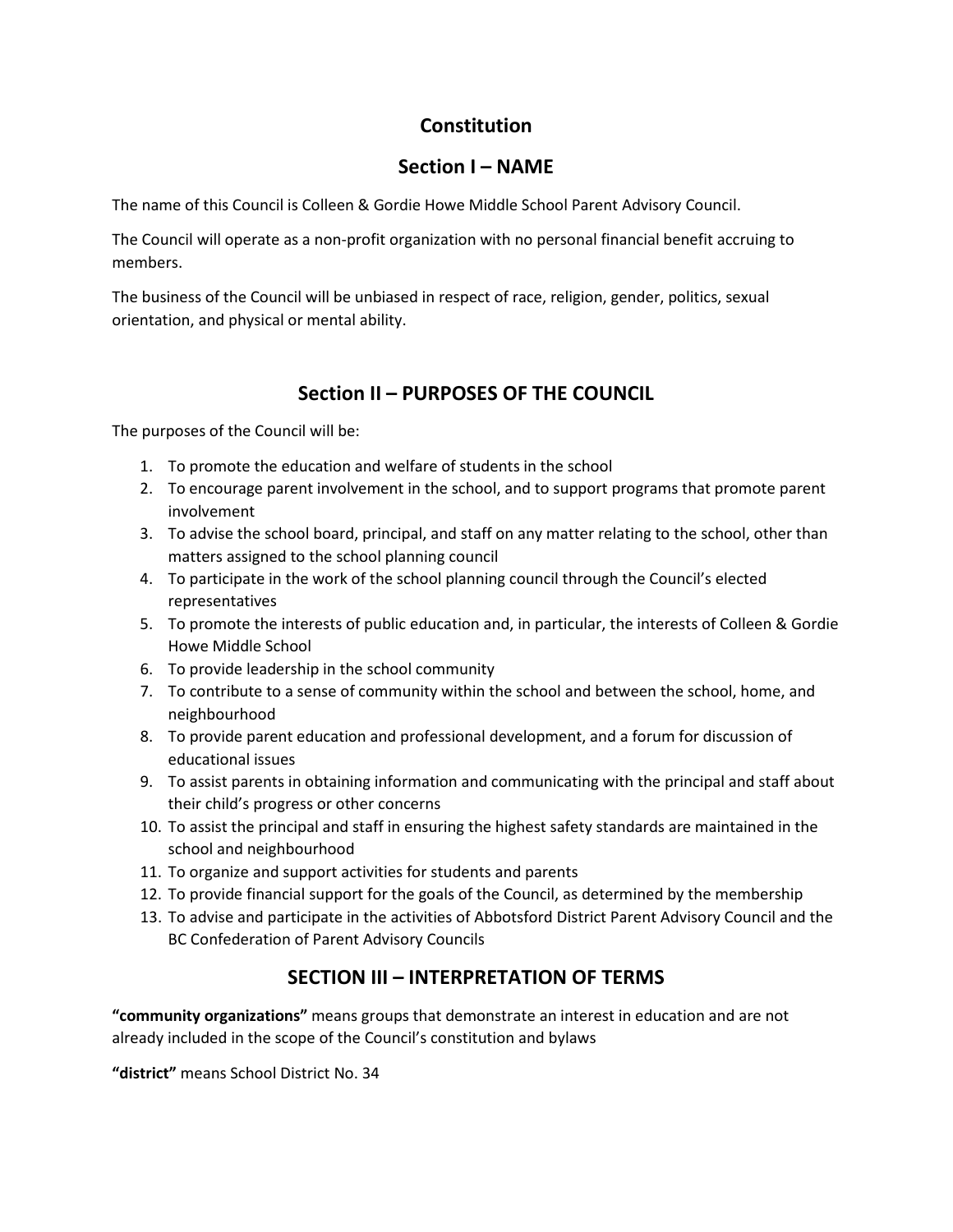**"DPAC" or "district parent advisory council"** means the parent advisory councils organized according to the School Act and operating as a district parent advisory council in School District No. 34

**"PAC" or "parent advisory council"** means the parents organized according to the School Act and operating as a parent advisory council in Colleen & Gordie Howe Middle School

**"parent"** is as defined in the School Act and mean

- (a) the guardian of the student or child,
- (b) the person legally entitled to custody of the student or child, or
- (c) the person who usually has the care and control of the student or child

and, for the purposes of these bylaws, means the parent or guardian of a child or children enrolled in School District No. 34

**"school"** means any public elementary or secondary educational institution as defined in the School Act operating within School District No. 34

**"SPC"** means the school planning council created for Colleen & Gordie Howe Middle School according to the School Act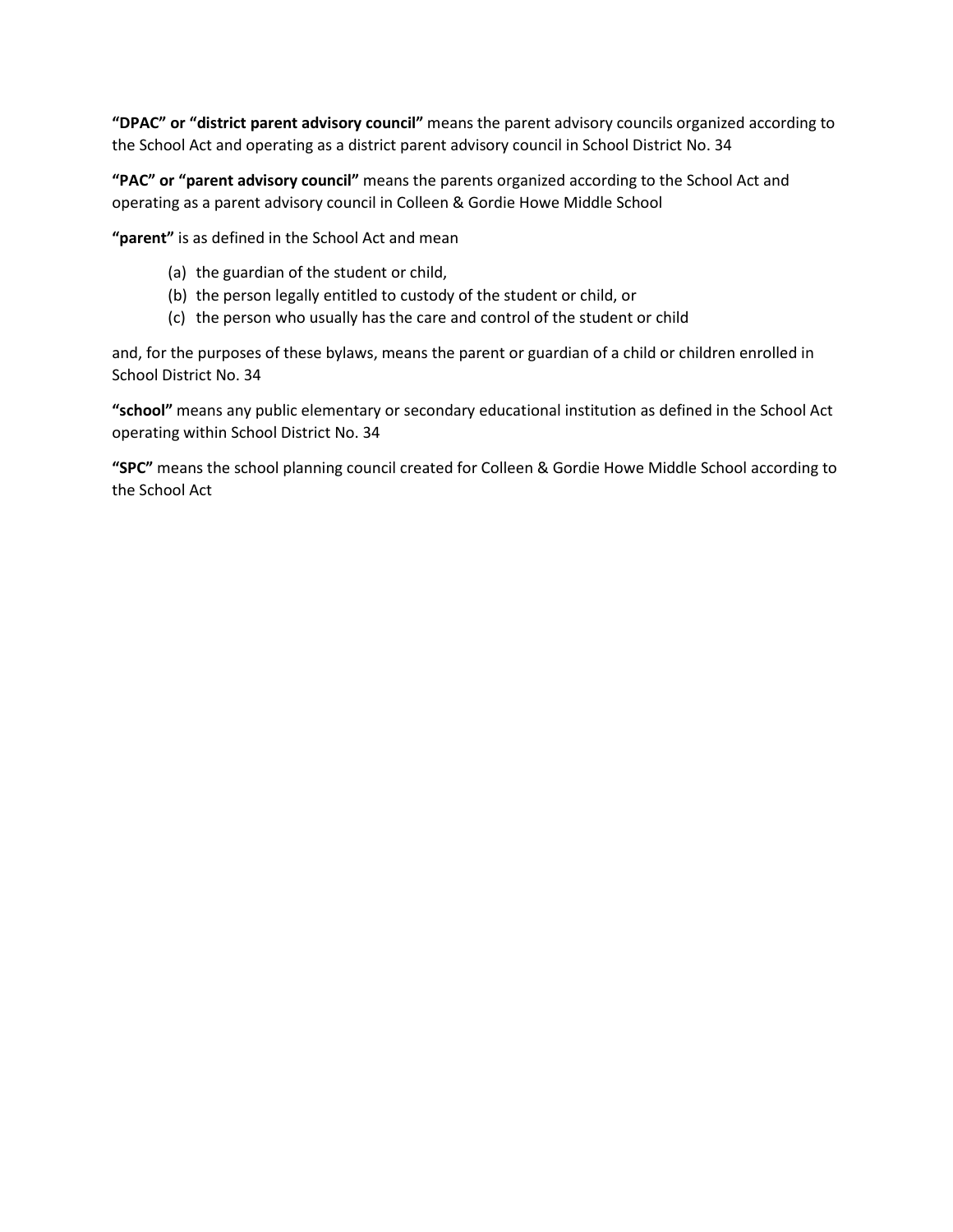# **Bylaws of Colleen & Gordie Howe Middle School Parent Advisory Council**

## **Table of Contents**

| Section I           | Membership                                                                                                         |
|---------------------|--------------------------------------------------------------------------------------------------------------------|
| <b>Section II</b>   | <b>Meeting of Members</b>                                                                                          |
| <b>Section III</b>  | <b>Proceedings at General Meetings</b>                                                                             |
| <b>Section IV</b>   | <b>Executive</b>                                                                                                   |
| <b>Section V</b>    | <b>Executive Meetings</b>                                                                                          |
| <b>Section VI</b>   | <b>School Planning Council, District Parent Advisory Council, and External</b><br><b>Committee Representatives</b> |
| <b>Section VII</b>  | <b>Conduct of Executive and Representatives</b>                                                                    |
| <b>Section VIII</b> | <b>Duties of Executive and Representatives</b>                                                                     |
| <b>Section IX</b>   | <b>Committees</b>                                                                                                  |
| <b>Section X</b>    | <b>Financial Matters</b>                                                                                           |
| <b>Section XI</b>   | <b>Constitution and Bylaws Amendments</b>                                                                          |
| <b>Section XII</b>  | <b>Property in Documents</b>                                                                                       |
| <b>Section XIII</b> | <b>Dissolution</b>                                                                                                 |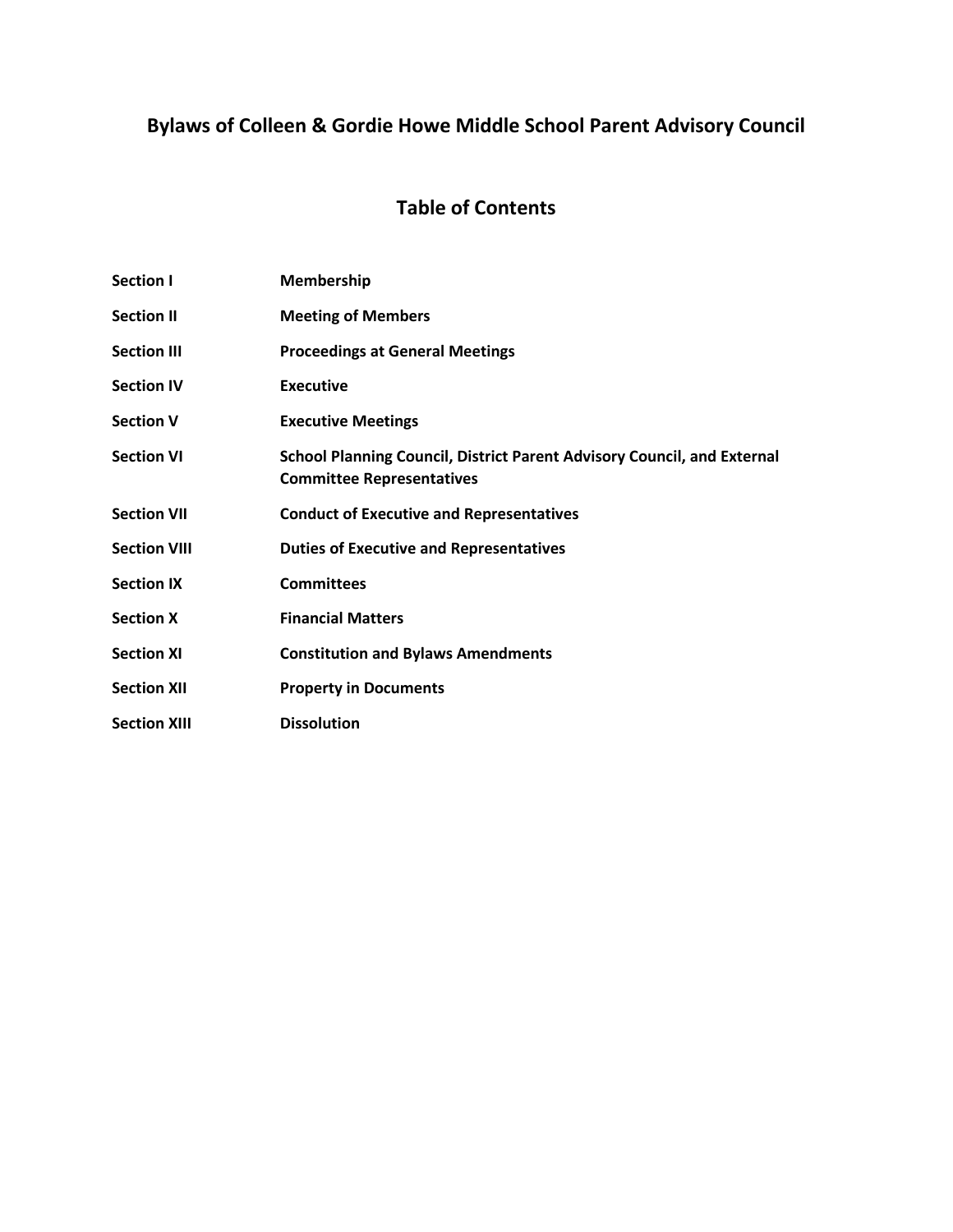### **Bylaws**

### **Section I -- MEMBERSHIP**

#### **Voting members**

1. All parents and guardians of students registered in Colleen & Gordie Howe Middle School are voting members of the Council.

#### **Non-voting members**

- 2. Administrators and staff (teaching and non-teaching) of Colleen & Gordie Howe Middle School may be invited to become non-voting members of the Council.
- 3. Members of the school community who are not parents of students registered in the public school system may be invited to become non-voting members.
- 4. At no time will the Council have more non-voting than voting members.

#### **Compliance with bylaws**

5. Every member will uphold the constitution and comply with these bylaws.

### **Section II – MEETINGS OF MEMBERS**

#### **General Meetings**

- 1. General meetings will be conducted with fairness to all members.
- 2. General meetings will be held monthly (except in March and December) during the school year. One of those meetings will be the annual general meeting, which will be held in May. There may be one final meeting in June, if there is more business to be taken care of.

#### **Conduct**

- 3. At general meetings, members will not discuss individual school personnel, students, parents, or other members of the school community.
- 4. The Council will refrain from partisan political action or other activities that do not serve the interests of the school or the public-school system.

#### **Notice of meetings**

5. Members will be given reasonable notice of general meetings.

### **Section III – PROCEEDINGS AT GENERAL MEETINGS**

#### **Quorum**

1. A quorum for general meetings will be two executive members, one of which must be the President or Vice-President, and any number of voting members.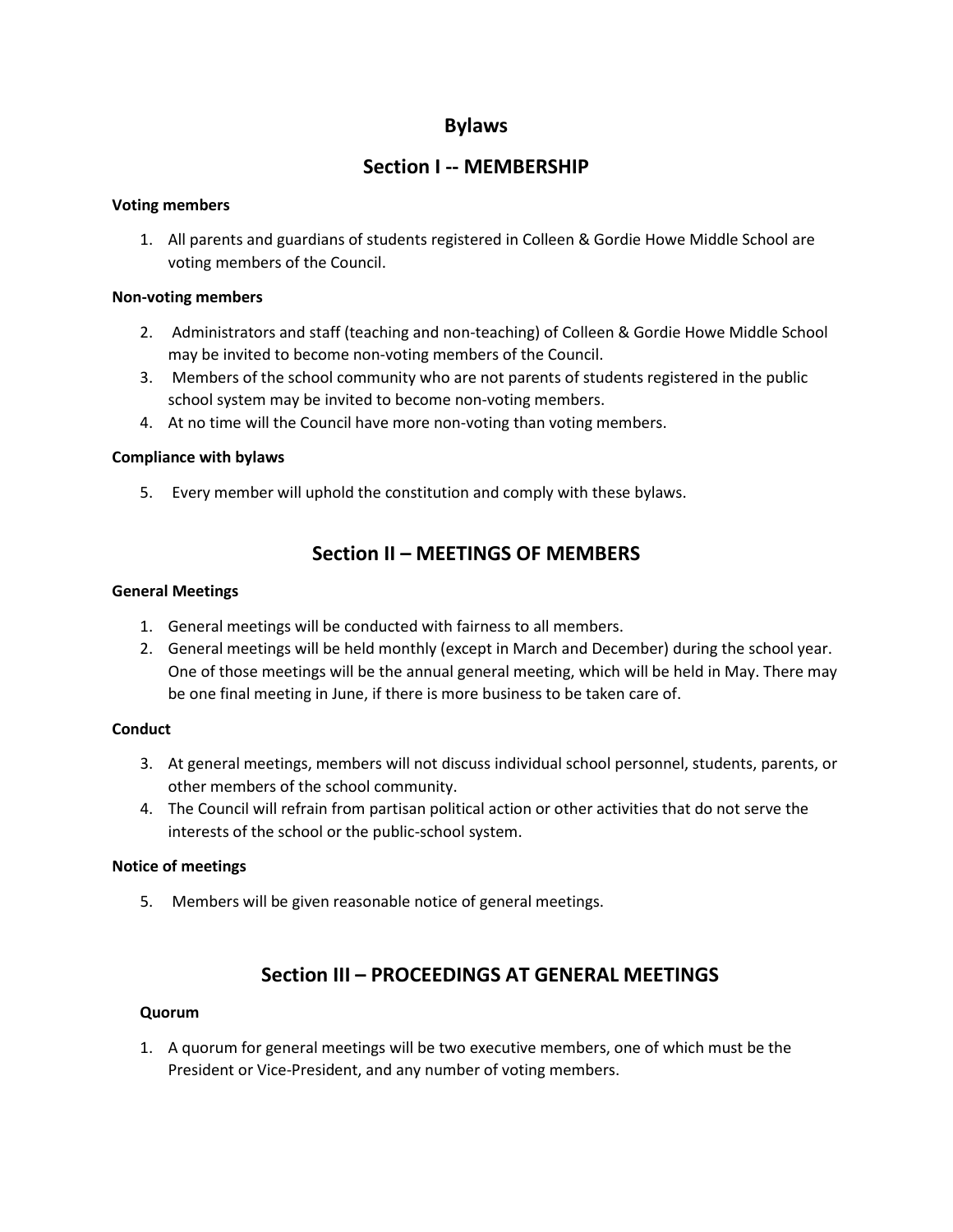2. If at any time during a general meeting a quorum ceases to be present, business then in progress must be suspended until there is a quorum present or until the meeting is adjourned or terminated.

#### **Voting**

- 1. Except as provided elsewhere in these bylaws, all matters requiring a vote will be decided by a simple majority of the votes cast (50% plus 1).
- 2. In the case of a tie vote, the chair does not have a second or casting vote and the motion is defeated.
- 3. Members must vote in person on all matters. Voting by proxy will not be permitted.
- 4. Except as provided elsewhere in these bylaws, voting is by a show of hands or, where requested by two voting members present, by secret ballot.
- 5. A vote will be taken to destroy the ballots after every election.

### **Section IV – EXECUTIVE**

#### **Role of executive**

1. The executive will manage the Council's affairs between general meetings.

#### **Executive defined**

2. The executive will include the president, vice-president, secretary, treasurer, and such other members of the Council as the membership decides.

#### **Eligibility**

3. Any voting member of the Council is eligible to serve on the executive, except employees or elected officials of School District No. 34 or the Ministry of Education.

#### **Election of executive**

- 4. The executive will be elected at each annual general meeting.
- 5. Elections will be conducted by the chair of the Nominations Committee.

#### **Election Procedures**

- 6. A member may be nominated for more than one position on the executive but may only occupy one position at a time, unless the combination of positions is approved by the membership at the time of election.
- 7. A letter of notice for nominations shall be distributed to all members at least seven days prior to the annual general meeting
- 8. Nominations may be made in writing and submitted by a member to the committee at least seven days prior to the annual general meeting.
- 9. All submitted Nominees names will be made available to the members at least seven days prior to the annual general meeting.
- 10. Nominations will also be accepted from the floor.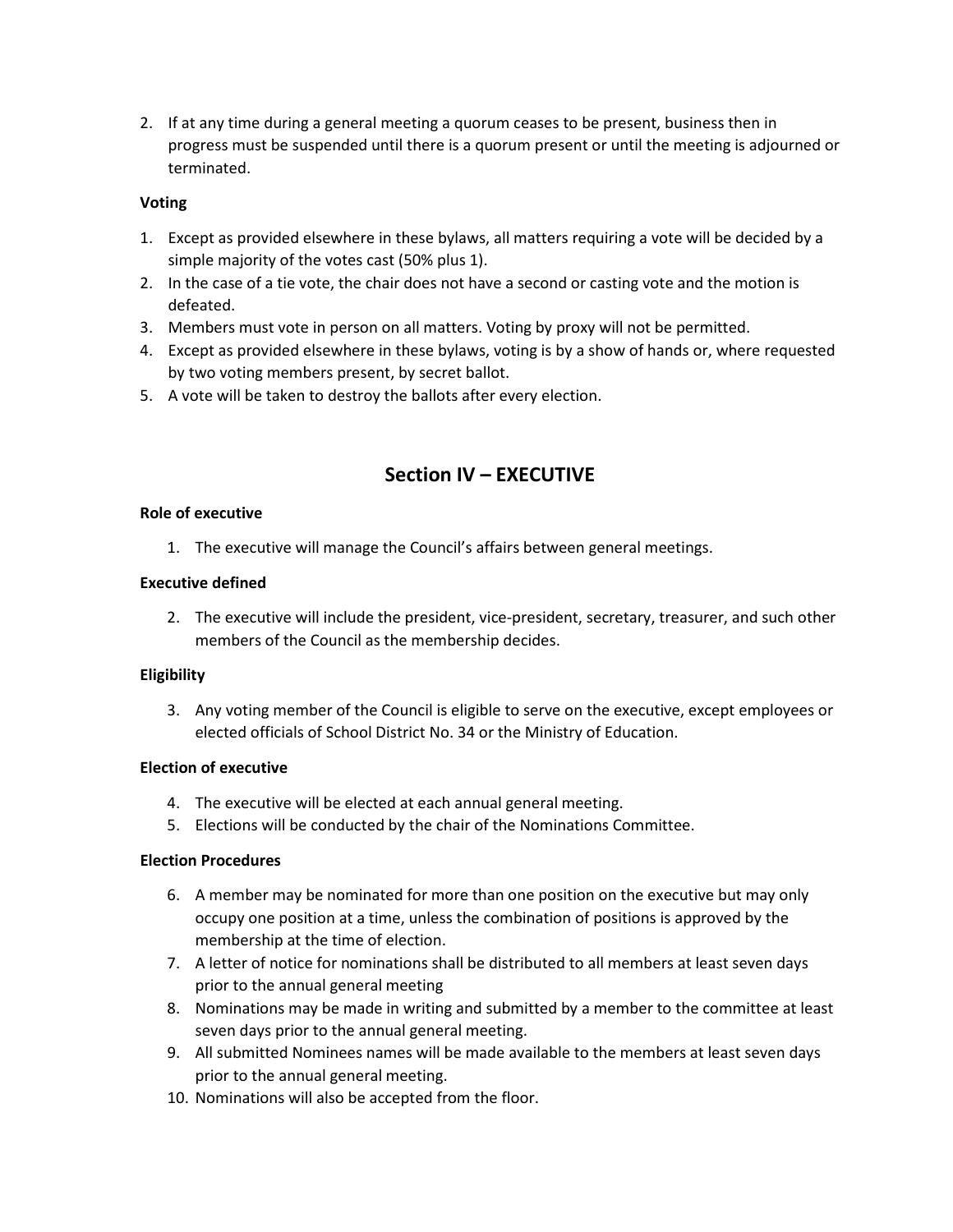- 11. Election of members to the executive shall be by ballot, when more than one person is nominated.
- 12. The nominees receiving the most votes shall be duly elected. In the event of a tie, a new ballot shall be taken.
- 13. In the event that there is only one nominated member for any Executive position then a Yes/No verbal ballot shall be taken.
- 14. If a nominee is not able to be present at the annual general meeting, they may have a signed printed document to present at the meeting to accept their nominations.

#### **Term of office**

- 15. The executive will hold office for a term of one year beginning immediately following the election (or between specified dates, for example, from July  $1<sup>st</sup>$  to June 30<sup>th</sup>).
- 16. No person may hold the same executive position for more than four years.

#### **Vacancy**

17. If an executive member resigns or ceases to hold office for any other reason, the remaining executive members may appoint an eligible member of the Council to fill the vacancy until the next annual general meeting.

#### **Removal of executive**

- 18. The members may, by a majority of not less than 75% of the votes cast, remove an executive member before the expiration of his or her term of office, and may elect an eligible member to complete the term.
- 19. Written notice specifying the intention to make a motion to remove the executive member must be given to all the members not less than 14 days before the meeting.

#### **Remuneration of executive**

20. No executive member may be remunerated for serving on the executive, but may be reimbursed for expenses reasonably and necessarily incurred while engaged in the Council's affairs.

### **Section V – EXECUTIVE MEETINGS**

#### **Meetings**

1. Executive meetings will be held at the call of the president. At least one meeting will be held before each general meeting.

#### **Quorum**

2. A quorum for executive meetings will be a majority (50% plus 1) of the members of the executive.

#### **Notice**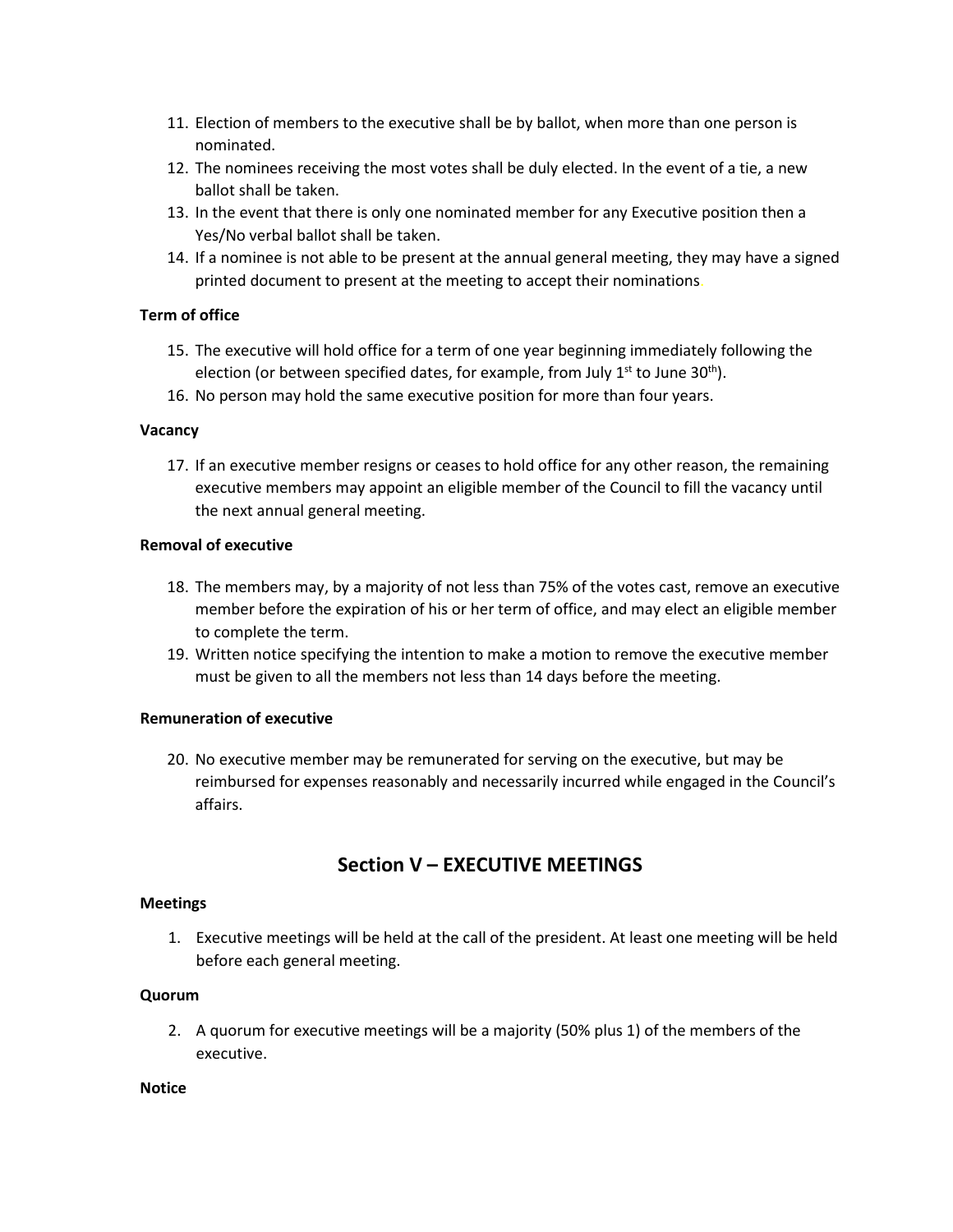3. Executive members will be given reasonable notice of executive meetings.

#### **Voting**

- 4. All matters requiring a vote at executive meetings will be decided by a simple majority of the votes cast (50% plus 1).
- 5. In the case of a tie vote, the chair does not have a second or casting vote and the motion is defeated.

## **Section VI – SCHOOL PLANNING COUNCIL, DISTRICT PARENT ADVISORY COUNCIL, AND EXTERNAL COMMITTEE REPRESENTATIVES**

#### **School Planning Council representatives**

1. Three representatives to the school planning council (SPC) must be elected annually from among the voting members who are not employees or elected officials of any school board or the Ministry of Education. One of these representatives must be an elected member of the Council executive.

#### **District Parent Advisory Council representative**

2. One representative to the Abbotsford DPAC may be elected annually from among the voting members who are not employees or elected officials of School District No. 34 or the Ministry of Education.

#### **Term of office**

3. SPC and DPAC representatives will hold office for a term of one year.

#### **Vacancy**

4. If an SPC or DPAC representative resigns or ceases to hold office for any other reason, the membership may elect an eligible member of the Council to fill the vacancy for the remainder of the term. Such election must be by secret ballot.

#### **External committees**

- 5. The membership or executive may elect or appoint a member who is not an employee or elected official of School District No. 34 or the Ministry of Education to represent the Council on an external committee or to an external organization.
- 6. The representative will report to the membership or executive as required.

### **Section VII – CONDUCT OF EXECUTIVE AND REPRESENTATIVES**

#### **Code of ethics**

1. On election or appointment, every executive member or representative must sign and agree to abide by a code of ethics acceptable to the membership.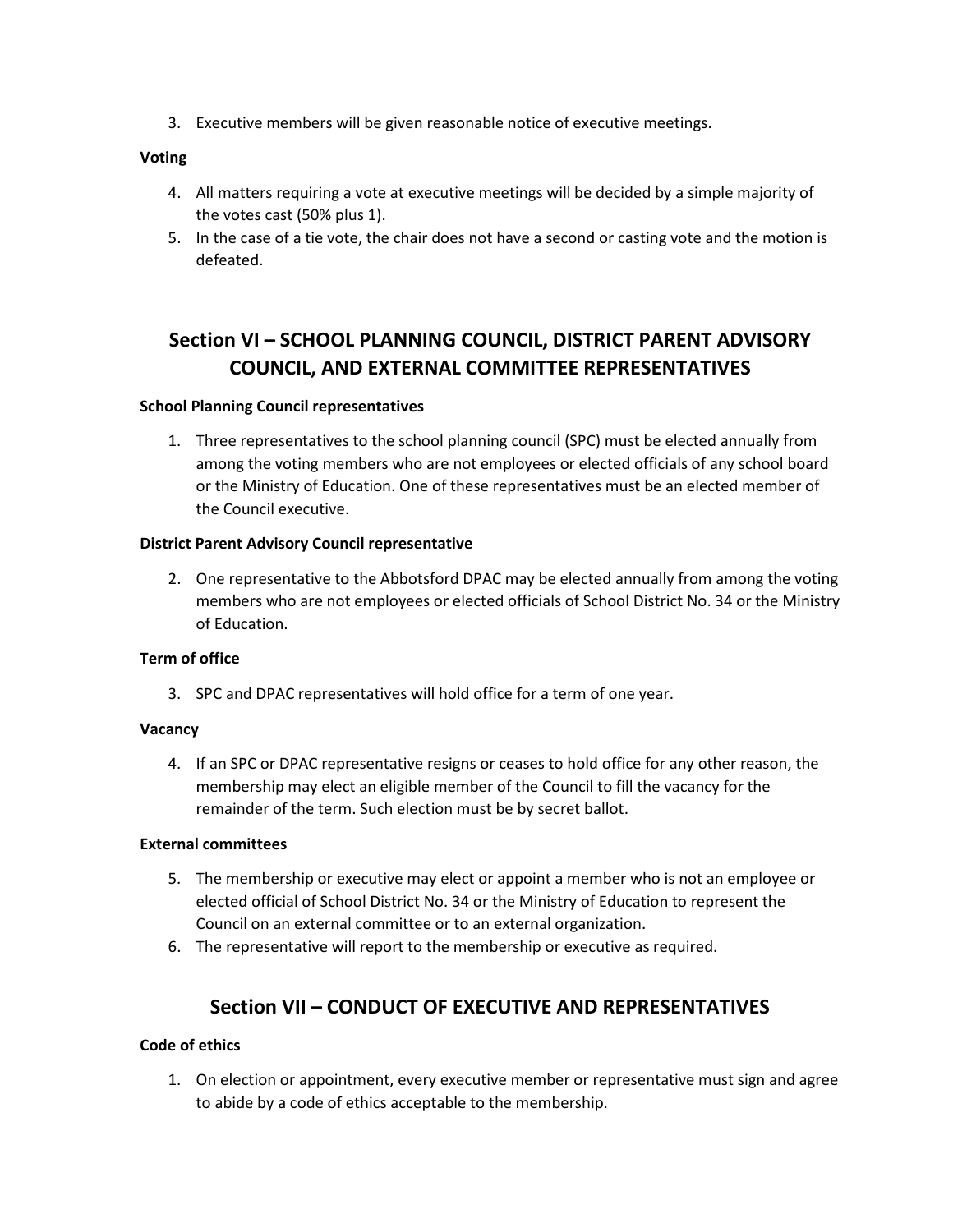#### **Representing the Council**

2. Every executive member and representative must act solely in the interests of the parent membership of the Council.

#### **Privilege**

3. Any information received in confidence by an executive member or representative from school personnel, a student, parent, or other member of the school community is privileged and must not be divulged without permission of the person giving the information.

#### **Disclosure of interest**

- 4. An executive member or representative who is interested, either directly or indirectly, in a proposed contract or transaction with the Council must disclose fully and promptly the nature and extend of his or her interest to the membership and executive.
- 5. Such an executive member or representative must avoid using his or her position on the Council for personal gain.

### **Section VIII – DUTIES OF EXECUTIVE AND REPRESENTATIVES**

#### **A. The President will**

- (a) speak on behalf of the Council
- (b) consult with Council member
- (c) preside at membership and executive meetings
- (d) ensure that an agenda is prepared
- (e) appoint committees where authorized by the membership or executive
- (f) ensure that the Council is represented in school and district activities
- (g) ensure that Council activities are aimed at achieving the purposes set out in the constitution
- (h) be a signing officer
- (i) submit an annual report

#### **B. The Vice-President will**

- (a) support the president
- (b) assume the duties of the president in the president's absence or upon request
- (c) assist the president in the performance of his or her duties
- (d) accept extra duties as required
- (e) be a signing officer
- (f) submit an annual report

#### **C. The Secretary will**

- (a) ensure that members are notified of meetings
- (b) record and file minutes of all meetings
- (c) keep an accurate copy of the constitution and bylaws, and make copies available to members upon request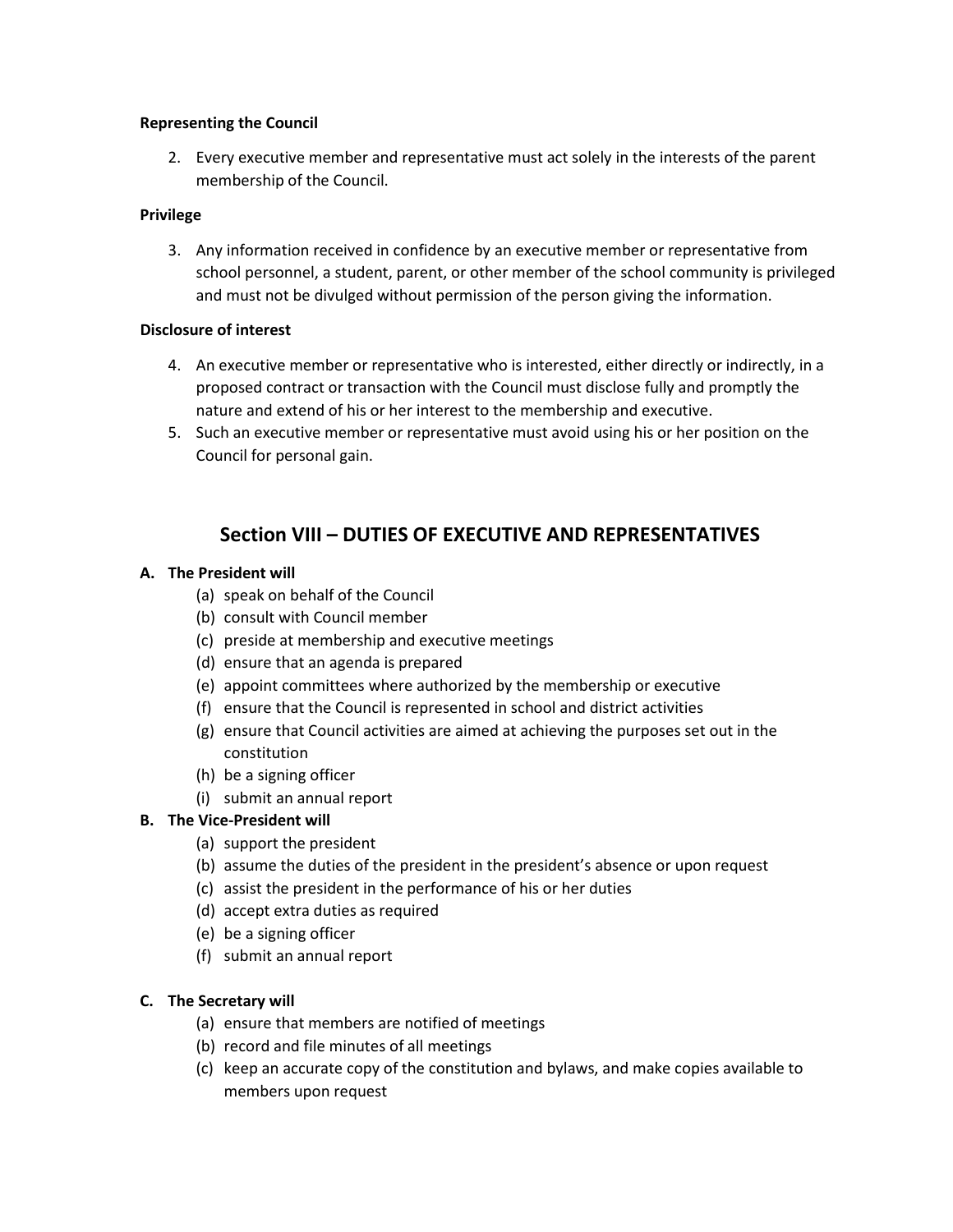- (d) prepare and maintain other documentation as requested by the membership or executive
- (e) issue and receive correspondence on behalf of the Council
- (f) ensure safekeeping of all records of the Council
- (g) May be a signing officer
- (h) Submit an annual report

#### **D. The Treasurer will**

- (a) be a signing officer
- (b) ensure all funds of the Council are properly accounted for
- (c) disburse funds as authorized by the membership or executive
- (d) ensure that proper financial records and books of account are maintained
- (e) report on all receipts and disbursements at general and executive meetings
- (f) make financial records and books of account available to members upon request
- (g) have the financial records and books of account ready for inspection or audit annually
- (h) with the assistance of the executive, draft an annual budget
- (i) ensure that another signing officer has access to the financial records and books of account in the treasurer's absence
- (j) submit an annual financial statement at the annual general meeting

#### **E. The DPAC Representative will**

- (a) attend all meetings of Abbotsford DPAC and represent, speak, and vote on behalf of the Council
- (b) maintain current registration of the Council
- (c) report regularly to the membership and executive on all matters relating to the DPAC
- (d) seek and give input to the DPAC on behalf of the Council
- (e) receive, circulate, and post DPAAC newsletters, brochures, and announcements
- (f) receive and act on all other communications from the DPAC
- (g) liaise with other parents and DPAC representatives
- (h) submit an annual report

#### **F. The School Planning Council (SPC) representative will**

- (a) attend all meetings of the school planning council (SPC)
- (b) represent, speak, and vote on behalf of the Council at SPC meetings
- (c) request and take direction from the membership and executive
- (d) be strong advocates for meaningful parent involvement in the school and school planning
- (e) provide a written report to all general and executive meetings
- (f) attend general and executive meetings as directed by the membership or executive
- (g) submit an annual report

## **Section IX – COMMITTEES**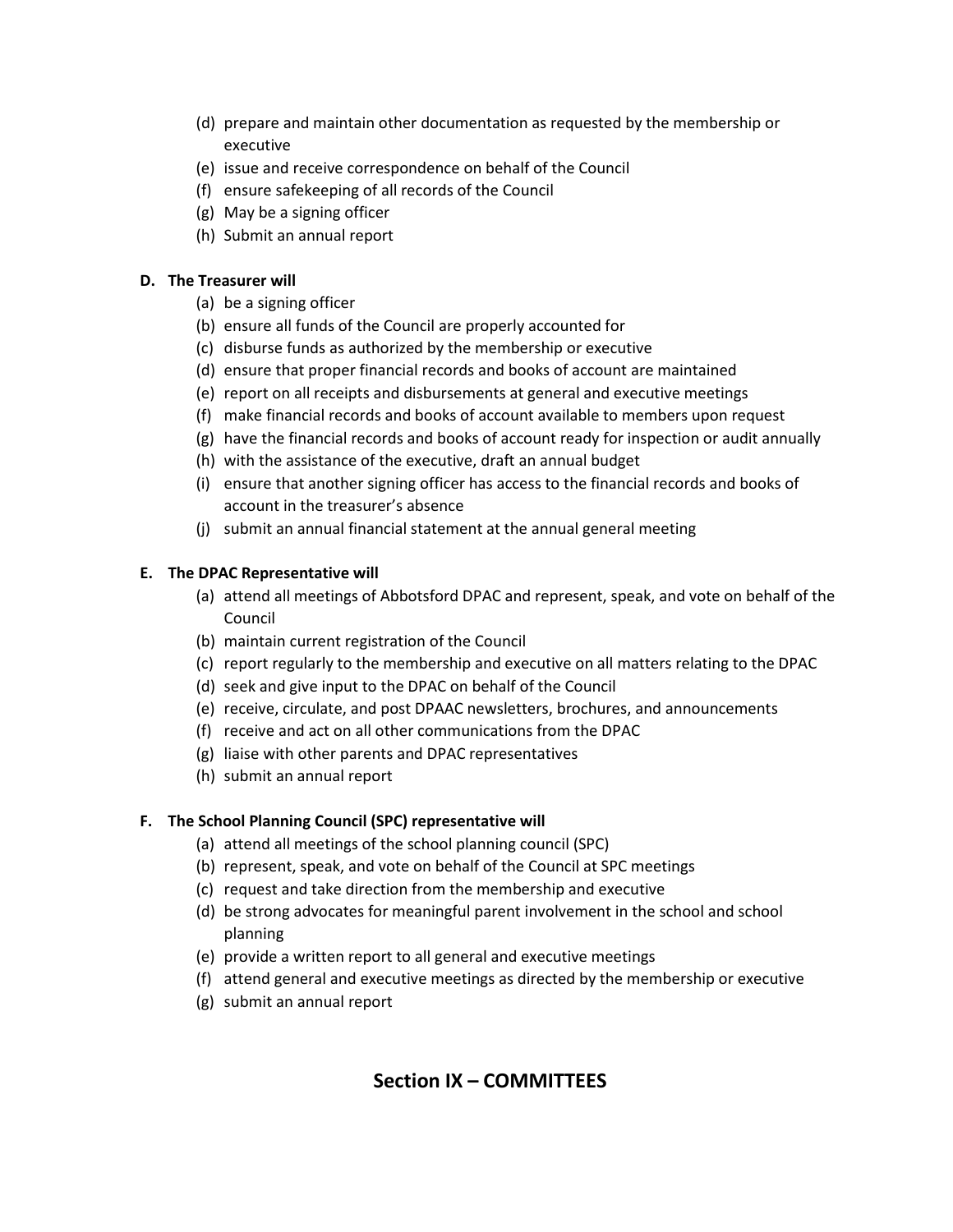- 1. The membership and executive may appoint committees to further the Council's purposes and carry on its affairs.
- 2. The terms of reference of each committee will be specified by the membership or executive at the time the committee is established, or by the committee at its first meeting, as the membership or executive decide.
- 3. Committees will report to the membership and executive as required.
- 4. A nominating Committee will be appointed annually before the annual general meeting.

### **Section X – FINANCIAL MATTERS**

#### **Financial year**

1. The financial year of the Council will be (Sep.1) to (June.30).

#### **Power to raise money**

2. The Council may raise and spend money to further its purposes.

#### **Bank accounts**

3. All funds of the Council must be kept on deposit in the name of the Council in a bank or financial institution registered under the Bank Act.

#### **Signing authority**

4. The executive will name at least three signing officers for banking and legal documents. Two signatures will be required on all of these documents.

#### **Annual budget**

5. The executive will prepare a budget and present it to the membership for approval for approval at the general meeting prior to November 1 each year.

#### **Non-budgeted expenditures**

6. The executive will present all proposed expenditures beyond the current budget for approval at the next general meeting.

#### **Treasurer's report**

7. A treasurer's report will be presented at each general meeting.

#### **Auditor**

8. Members at a general meeting may appoint an auditor.

### **Section XI – CONSTITUTION AND BYLAW AMENDMENTS**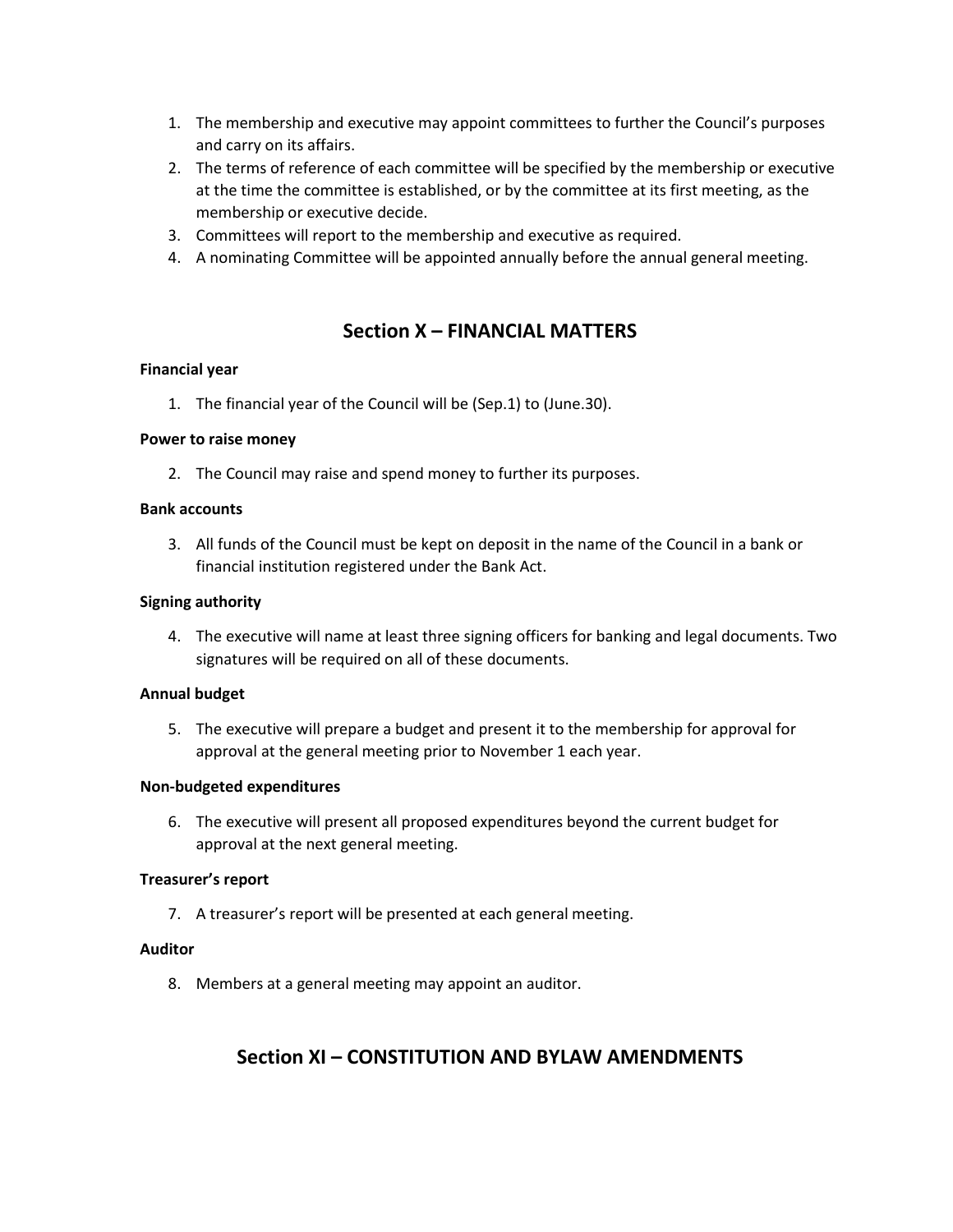- 1. The members may, by a majority of not less than 75% of the votes case, amend the Council's constitution and bylaws.
- 2. Written notice specifying the proposed amendments must be given to the members not less than 14 days before the meeting.
- 3. Where the proposed amendments exceed one page, they need not be given to every member, but must be posted in a conspicuous place in the school or made accessible to all members.

### **Section XII – PROPERTY IN DOCUMENTS**

All documents, records, minutes, correspondence, or other papers kept by a member, executive member, representative, or committee member in connection with the Council shall be deemed to be property of the Council and shall be turned over to the president when the member, executive member, representative, or committee member ceases to perform the task to which the papers relate.

### **Section XIII – DISSOLUTION**

- 1. In the event of winding up or dissolution of the Council, and after payment of all debts and costs of winding up or dissolution, the assts and remaining funds of the Council shall be distributed to another parent advisory council or councils in School District No. 34 having purposes similar to those of the Council, as the members of the Council may determine at the time of winding up or dissolution.
- 2. In the event of winding up or dissolution, all records of the Council shall be given to the principal of Colleen & Gordie Howe Middle School.

**Adopted by (Gordie Howe PAC) at Abbotsford, British Columbia, on (date).**

**Signatures of president and one other executive member**